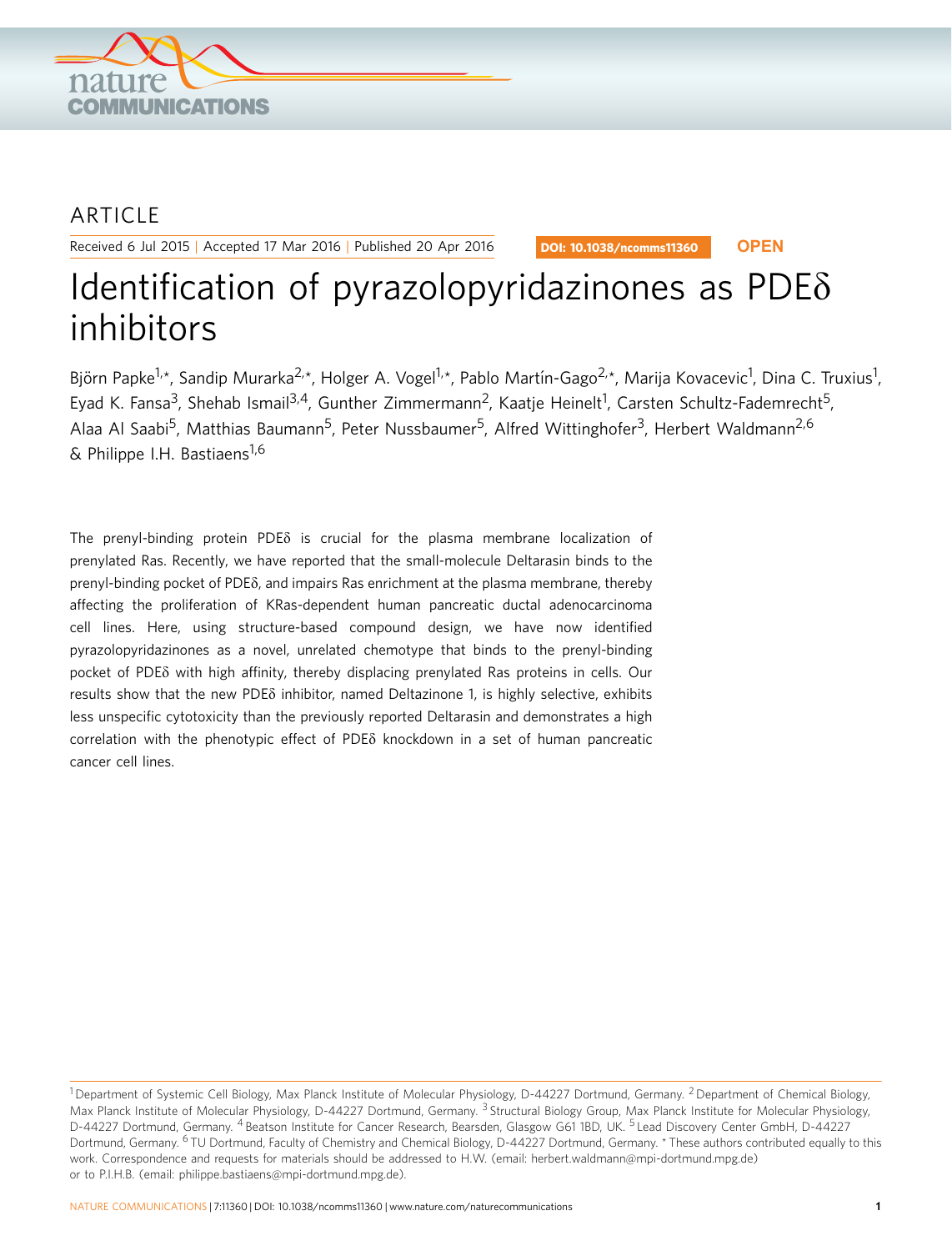T he products of the proto oncogene Ras in the GTP-bound state<sup>1</sup> recruit effector proteins to the plasma membrane (PM) that activate proliferation- and survival-signalling in cells<sup>2,3</sup>. Oncogenic mutations of specific amino acids (AA), most commonly AA12, 13 and 61, maintain Ras in the constitutively active, GTP-bound state<sup>4</sup>, resulting in aberrant signalling. The most commonly mutated Ras isoform is KRas4B (from here on called KRas), which occurs in more than 90% of pancreatic,  $45\%$  of colorectal and 30% of lung tumours<sup>4</sup>.

Signal transduction of KRas strongly depends on its enrichment at the PM<sup>5</sup>. The localization motifs of KRas, a farnesylated cysteine and a polybasic stretch in the C-terminal hypervariable region<sup>6</sup>, are not sufficient to counter entropic equilibration to the extensive endomembrane surfaces<sup>7</sup>. A major role in counteracting this equilibration to endomembranes is played by the guanine nucleotide dissociation inhibitor (GDI) like solubilization factor  $\text{PDE} \delta^{8-11}$ . It sequesters KRas from the cytosol by binding the farnesyl moiety, preventing that KRas binds to endomembranes and thereby enhancing its diffusion throughout the cell. KRas is then released in perinuclear membranes by the local activity of the release factor Arl2 (ref. 12), from where it is trapped by electrostatic interaction on the recycling endosome and shuttled back to the PM via vesicular transport<sup>7</sup>. Any interference with this cycle—such as competitive inhibition of PDE<sub>0</sub>—will cause an entropy-driven relocalization of KRas to the extensive endomembrane surfaces<sup>7,8,13</sup>. Besides KRas, the PDE $\delta$ /Arl2 system is also crucial for maintaining membrane localization of other proteins of the Ras family, such as palmitoylated H- and N-Ras, as well as localization of the solely farnesylated Rheb on perinuclear membranes<sup>5</sup>. Delocalization of these Ras family molecules by interference with the PDE $\delta$ /Arl2 system is also expected to have a negative effect on cell growth and proliferation.

There have been many attempts to either target oncogenic Ras directly, its posttranslational modifications or downstream effectors with limited success<sup>4,14–16</sup>. Reducing PM localization of Ras through PDE $\delta$  inhibition raises alternative opportunities to impede oncogenic Ras signalling. The small-molecule Deltarasin affects the PM localization of KRas by competitively binding to the prenyl-binding pocket of PDEd, relocating KRas to endomembranes. This KRas relocalization resulted in reduced proliferation of oncogenic KRas-dependent human pancreatic ductal adenocarcinoma cell lines (hPDACs)<sup>13</sup>.

However, subsequent detailed analysis of the dose–response curves characteristic for Deltarasin revealed that this PDE<sub>o</sub> ligand displays a 'switch-like' inhibition of proliferation; that is, the corresponding dose–response curve is very steep in the  $3-8 \mu M$ range with a Hill coefficient of  $-5.3$  to  $-10.8$  (Supplementary Fig. 1). Such behaviour could arise from non-linear effects of Ras plasma membrane localization on signalling or could be indicative of general cytotoxicity by Deltarasin at high concentration and/or of interaction with additional target proteins in cells causing undesired side effects. Indeed, analysis of Deltarasin binding to additional proteins revealed that the compound also binds to different G-protein-coupled receptors, ion channels and transporters (Supplementary Table 1). Given this undesirable property of Deltarasin at concentrations  $>$  5  $\mu$ M, validation of PDEd as potential target for small-molecule interference with Ras localization and thereby also signalling activity, called for the development of a novel chemotype for inhibition of the Ras–PDE $\delta$  interaction, which would not display a comparable general cytotoxicity.

Herein, we describe the discovery of pyrazolopyridazinones as a novel PDE $\delta$  inhibitor chemotype that targets the prenyl-binding pocket of PDEd with low nanomolar affinity. Structure-based ligand development led to the identification of the PDES ligand Deltazinone 1, which binds to PDEd with high selectivity, shows anti-proliferative activity over a wide concentration range and is not generally cytotoxic. We demonstrate that inhibition of the PDEd/Ras interaction by Deltazinone 1 is closely correlated to the phenotypic consequences of RNAi-mediated PDEd knockdown in a panel of human pancreatic cancer cell lines.

## Results

Synthesis of PDE<sub>0</sub> inhibitors based on a different scaffold. To identify alternative chemotypes for the inhibition of the PDEd/Ras interaction with potency similar to Deltarasin (Fig. 1a,  $K_D = 38 \pm 16$  nM), an in-house library of  $\sim$  150,000 compounds, assembled considering structural diversity of the underlying scaffolds, drug-likeness, coverage of different established drug target classes and inspiration by natural products, was subjected to high-throughput screening by means of the previously developed AlphaScreen Technology<sup>13</sup>. The screen revealed pyrazolopyridazinone 2a  $(K_D = 5 \pm 2 \text{ nM})$  as ligand of the prenyl-binding pocket of PDEd (Fig. 1b).

Structure-based development of the pyrazolopyridazinone hit class was enabled by a crystal structure of inhibitor 2a in complex with PDE $\delta$  at a resolution of 2.6 Å (Fig. 1d) which revealed that, like inhibitors of the Deltarasin-type, heterocycle 2a employs H-bonds to Tyr 149 and Arg 61 for binding to  $PDE\delta^{13}$ . Initial screening and molecular modelling investigations (Schrödinger, Maestro suite) revealed that a C-3 linker between the two hydrogen-bonding groups is important and that shortening of the linker would abrogate H-bond formation between the amide carbonyl and Tyr 149 (Fig. 1f). Therefore, a C-3 linker was kept for further inhibitor development.

Since anilides display low metabolic stability, we searched for an alternative to the anilide embodied in hit compound 2a. Initial investigations and modelling revealed benzyl- and homobenzylamides as potential inhibitors, since they could adopt a conformation in which an H-bond with Tyr 149 is formed and the empty space in the PDEd pocket is filled. Therefore, a series of compounds with these constraints was synthesized and investigated (Table 1). As shown in Table 1, benzyl amide 2c also binds to PDEd with nanomolar affinity. Reduction of the ring size (entry 2) or incorporation of a substituent on the phenyl ring was not favourable (entries 4 and 5). In addition, modelling indicated that a small substituent might be attached to the N-phenyl moiety, pointing deep into the farnesyl-binding site. Indeed, incorporation of a p-methyl substituent into the pyrazole N-phenyl ring resulted in low nanomolar affinity (entries 2, 3, 6 versus 7, 8, 9). Besides benzyl amides, homobenzyl amides are also very potent inhibitors displaying low nanomolar affinities (entries 6, 9–11).

Compound 2k (Fig. 1c) was selected because it embodies one metabolically unstable benzylic position less than compound 2j. As compared with compound 2i, we assumed that the presence of an additional methyl group at the benzylic position in 2k would further stabilize the compound with respect to metabolic degradation. Based on the fact that pyrazolopyridazinone 2a binds to PDES like the Deltarasin-type inhibitors (Fig. 1d), molecular modelling experiments indicated that 2k will form the same hydrogen bonds as Deltarasin and may additionally form a hydrogen bond with glutamine 78 (Fig. 1e). Compound 2k was, therefore, subjected to a panel of biochemical and pharmacological screens to determine its selectivity profile and possible interactions with other pharmacologically relevant proteins. This compound proved to be more selective as compared with Deltarasin in the selected panel of targets (Supplementary Fig. 2 and Supplementary Table 1) and was chosen for further investigations in cells. We named this compound Deltazinone 1.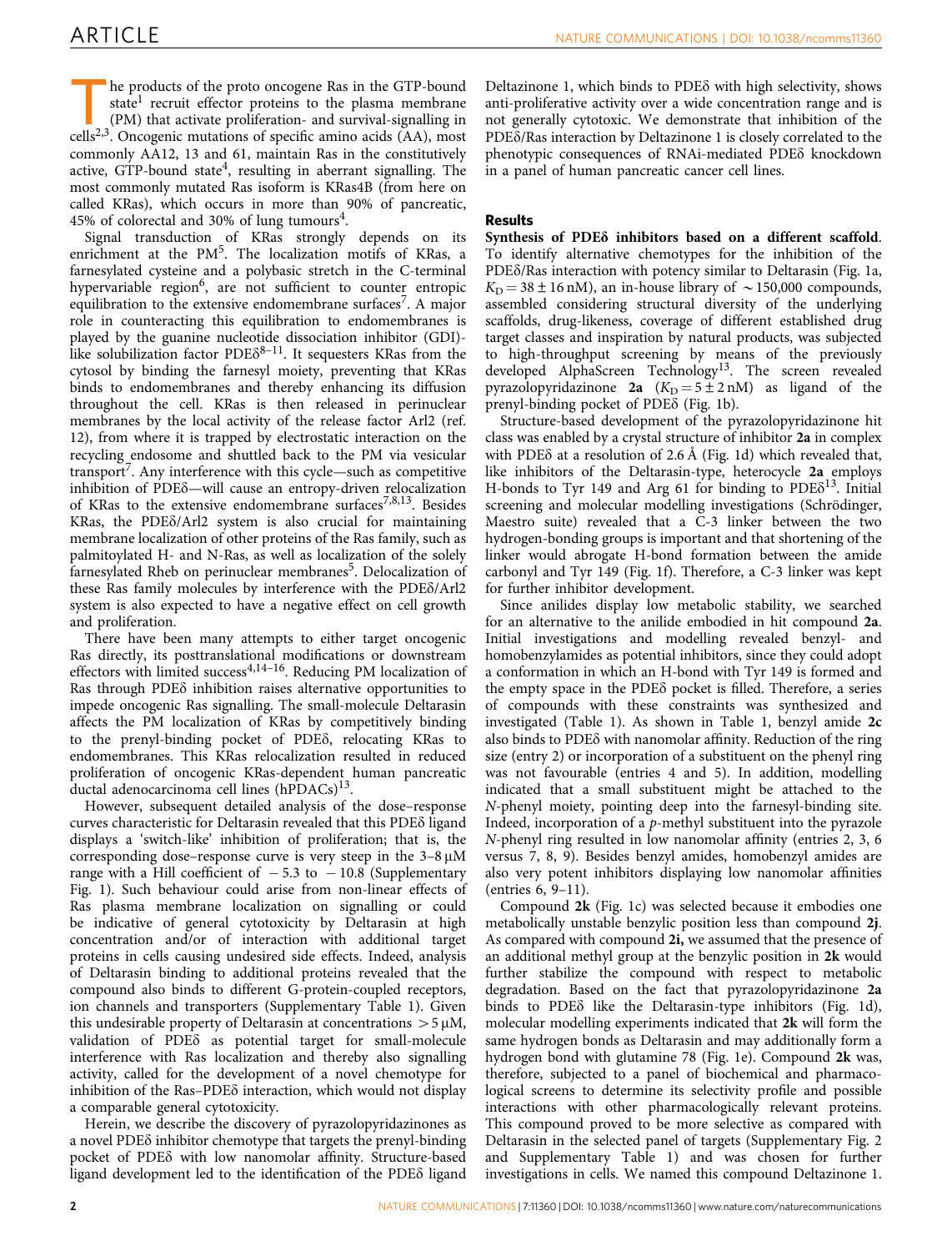

Figure 1 | Identification of a novel KRas-PDE<sub>0</sub> inhibitor chemotype. Structure and binding affinities (K<sub>D</sub>, determined by competitive fluorescence polarization assay of three independent experiments, see Supplementary Information) of (a) Deltarasin la and allyl analogue 1b (b) pyrazolopyridazinone derivative 2a and (c) Deltazinone 1 2k. (d) Superimposition (middle) of the crystal structures of compounds 1b (PDB code: 4JVB) and 2a (PDB code: 5E80) in the PDE<sub>0</sub>-binding pocket. The magnification on the left shows the structure of **1b** (1.75 Å) and of **2a** (2.60 Å) on the right side of the superimposition. Tyr149 (Y149) and Arg61 (R61) are shown as sticks to highlight the hydrogen bond interactions. (e) Predicted binding mode of Deltazinone 1, 2k (best docking pose; Schrödinger, Maestro suite). Besides Y149 and R61, Gln78 (Q78) is also shown as stick to highlight the probable third H-bond interaction. (f) Best docking poses for a series of N-benzyl pyrazolopyridazinone derivatives containing linker chains with one, two, three (compound 2a) and four methylene units. Distances for hypothetical hydrogen bonding with Tyr149 and Arg61 are shown.

Deltazinone 1 inhibits the PDEd–Ras interaction. To compare the inhibition of PDEd by Deltazinone 1 to Deltarasin, the interaction between farnesylated Ras proteins and PDEd was measured in live cells by fluorescence lifetime imaging microscopy of Förster resonance energy transfer  $(FLIM-FRET)^{13}$ . For this, Madin–Darby canine kidney (MDCK) cells were transiently transfected with Rheb N-terminally fused to a yellow fluorescent protein (mCitrine-Rheb), and PDEd fused to a red fluorescent protein variant (mCherry-PDEd). Rheb is a farnesylated Ras protein that lacks the polybasic stretch in the hypervariable region, resulting in a low membrane affinity and an enhanced fraction that can interact with PDE<sub>o</sub> in the cytoplasm. This facilitates the detection of small-molecule effects on the interaction between farnesylated proteins and PDE $\delta$  by FLIM-FRET. The fluorescence patterns of mCitrine-Rheb and mCherry-PDEd in the absence of the inhibitor showed a homogeneous distribution, demonstrating that mCitrine-Rheb is solubilized by mCherry-PDEd (Fig. 2a,b). This was reflected in the high molar fraction  $(\alpha)$  of interacting Rheb-PDE $\delta$ as measured by FLIM-FRET. Increasing concentrations of Deltazinone 1 or Deltarasin resulted in a reduced interaction of mCitrine-Rheb with mCherry-PDEd that was paralleled by a relocalization of mCitrine-Rheb to endomembranes.

Dose-dependent measurements yielded an 'in-cell'  $K_D$  of  $58 \pm 17$  nM for Deltazinone 1 and  $66 \pm 5$  nM for Deltarasin.

To measure whether both inhibitors also affect the interaction of KRas with PDEd, MDCK cells were transiently transfected with mCitrine-KRas and mCherry-PDEd. The cytosolic fraction of KRas is much lower than the one of Rheb due to its higher PM affinity caused by its polybasic stretch<sup>5</sup>. This leads to a smaller fraction of mCitrine-KRas interacting with mCherry-PDEd at steady state in the cytoplasm, making the interaction difficult to detect with FLIM-FRET. To increase the fraction of KRas that interacts with PDEd, the Protein Kinase C (PKC) activator Bryostatin, which induces serine (S181) phosphorylation on KRas17, was applied, resulting in a reduced electrostatic interaction with the PM and increased cytosolic pool of mCitrine-KRas. Subsequent addition of 5 µM Deltazinone 1 (Fig. 2c) or Deltarasin (Fig. 2d) abolished the interaction between mCitrine-KRas and mCherry-PDEd and resulted in relocalization of KRas to endomembranes.

Deltazinone 1 impairs growth of KRas-dependent hPDAC cells. To compare the effects of PDES knockdown with small-molecule PDE $\delta$  inhibition on proliferation, impedance-based real-time cell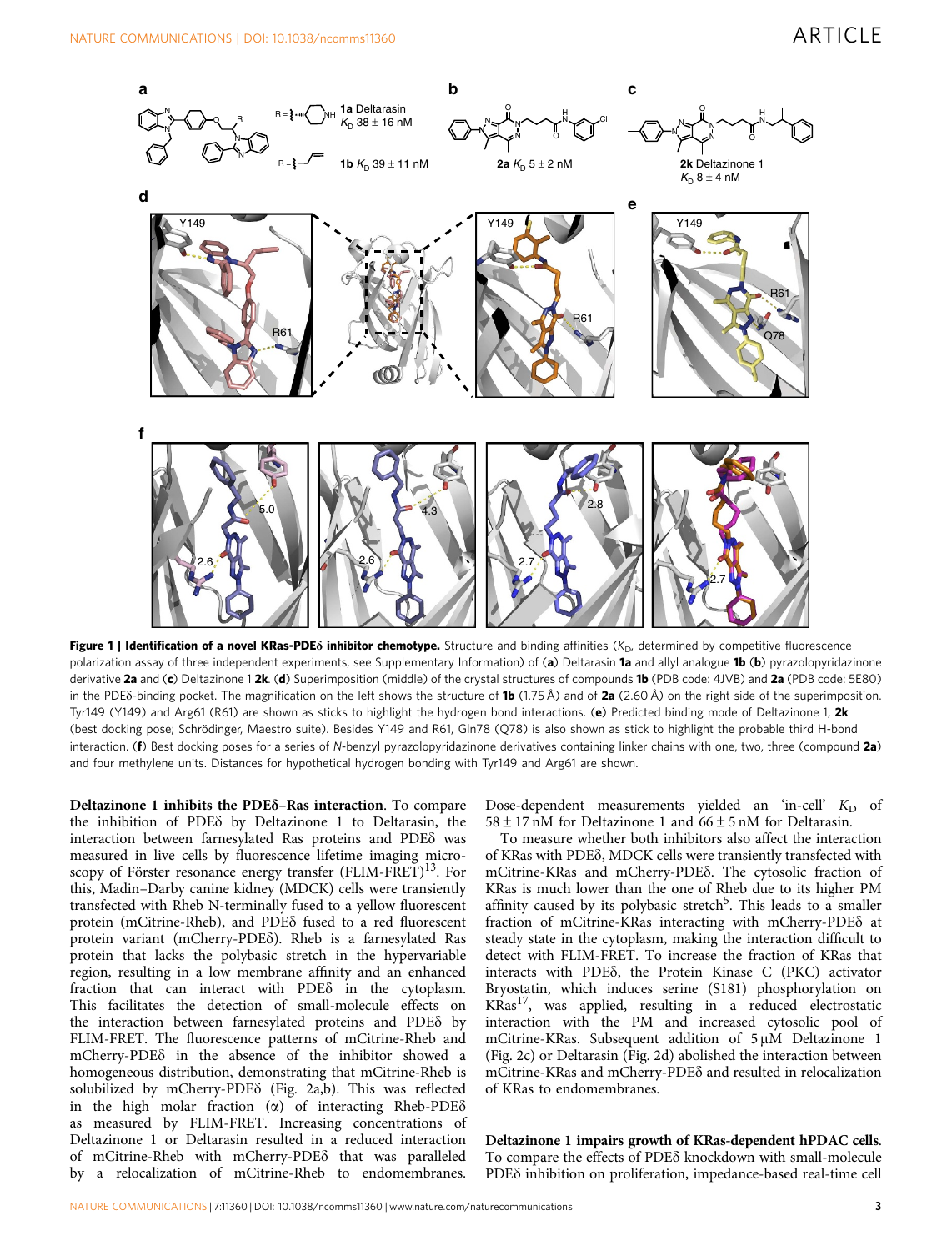| ö                         | 'N<br>N<                      | $-R^2$                      |                           |                                  |
|---------------------------|-------------------------------|-----------------------------|---------------------------|----------------------------------|
|                           | $\mathbf 2$                   | $R^1$                       | $\mathsf{R}^2$            |                                  |
| Entry<br>$\overline{1}$   | $\overline{\mathbf{2}}$<br>2a | H<br>Az<br>$CI_{\sim}$      | $\overline{H}$            | $K_{\text{D}}$ [nM]<br>$5 \pm 2$ |
| $\sqrt{2}$                | 2b                            | `NH <sup>{</sup>            | $\boldsymbol{\mathsf{H}}$ | $136\pm55$                       |
| $\ensuremath{\mathsf{3}}$ | $2\mathtt{c}$                 | `NH <sup>\$</sup>           | $\boldsymbol{\mathsf{H}}$ | $42\pm15$                        |
| $\overline{4}$            | 2d                            | `NH <sup>{</sup><br>MeO     | $\boldsymbol{\mathsf{H}}$ | $81\pm21$                        |
| $\mathbf 5$               | 2e                            | `NH <sup>\$</sup>           | $\boldsymbol{\mathsf{H}}$ | $96 \pm 14$                      |
| $\,6\,$                   | $2f$                          | `NH <sup>{</sup>            | $\boldsymbol{\mathsf{H}}$ | $29\pm7$                         |
| $\overline{\mathcal{I}}$  | $2g$                          | `NH <del>}</del>            | CH <sub>3</sub>           | $50\pm16$                        |
| 8                         | 2h                            | `NH <sup>\$</sup>           | $\mathsf{CH}_3$           | $17\pm9$                         |
| $\boldsymbol{9}$          | 2i                            | `NH <sup>\$</sup>           | $\mathsf{CH}_3$           | $6\pm2$                          |
| $10$                      | $2j$                          | NH <sup>\$</sup>            | $\mathsf{CH}_3$           | $5\pm3$                          |
| 11                        | 2k                            | $\mathsf{NH}_{\xi}^{\xi}$ - | CH <sub>3</sub>           | $8\pm4^{\star}$                  |

Table 1  $|K_D$  values for pyrazolopyridazinones with different amide structures and N-phenyl substituents as determined by means of fluorescence polarization assay.

analyser (RTCA) measurements were performed in a panel of pancreatic cancer cell lines (Table 2, Fig. 3). For this, all pancreatic cancer cell lines were transduced with the previously reported doxycycline-induced short hairpin RNA (shRNA) construct against  $PDE\delta^{13}$ .

The doxycycline-induced PDE<sub>8</sub> knockdown in the oncogenic KRas-dependent human carcinoma cell lines Panc-Tu-I, Capan-1 and MIA PaCa-2 (refs 18,19) resulted in a strongly reduced proliferation after 70-110h (Fig. 3a), whereas treatment of the parental cell lines with doxycycline did not alter their proliferation (Supplementary Fig. 3).

This correlated with the growth inhibitory effects of both small-molecule inhibitors in these cell lines (Fig. 3b,c). Deltazinone 1 inhibited cell growth in a dose-dependent manner already observable at sub-µM concentrations. At doses higher than  $3 \mu$ M decreasing cell indices indicated cell death  $\sim$  30 h after Deltazinone 1 administration in Panc-Tu-I cells and after  $\sim$  40 h in MIA PaCa-2 (Fig. 3b). In the Capan-1 cell line, Deltazinone 1 doses up to 24 µM led to strong growth inhibition but not cell

death. This differential behaviour of the three KRas-dependent cell lines to PDE<sub>o</sub> inhibition was reflected in the growth of these cells after doxycycline-induced PDEd knockdown (Fig. 3a). In contrast to treatment with Deltazinone 1, a steep dose-dependent growth inhibitory effect and cell death was observed for Deltarasin in a concentration range from 3 to  $5 \mu M$  in Panc-Tu-I, Capan-1 and MIA PaCa-2 cell lines (Fig. 3c,d)<sup>13</sup>. At 5  $\mu$ M Deltarasin, detectable cell death in Panc-Tu-I occurred  $\sim$  9 h post treatment. The onset of Panc-Tu-I cell death after Deltazinone 1 treatment happened much later ( $\sim$  13 h for 24 µM Deltazinone 1), while the onset was dependent on the dose of the drug (Fig. 3e). This indicates that Deltazinone 1 is less potent than Deltarasin in inhibiting the PDES/Arl2 system that restores KRas plasma membrane localization (see Discussion).

PANC-1 cells that harbour oncogenic KRas but are independent of this oncogene<sup>18</sup>, as well as the KRas wild-type-expressing BxPC-3 cancer cell line exhibited minor growth inhibitory effects on doxycycline-induced shRNA knockdown of PDEd. Similarly, Deltazinone 1 doses up to  $24 \mu M$  had little or no growth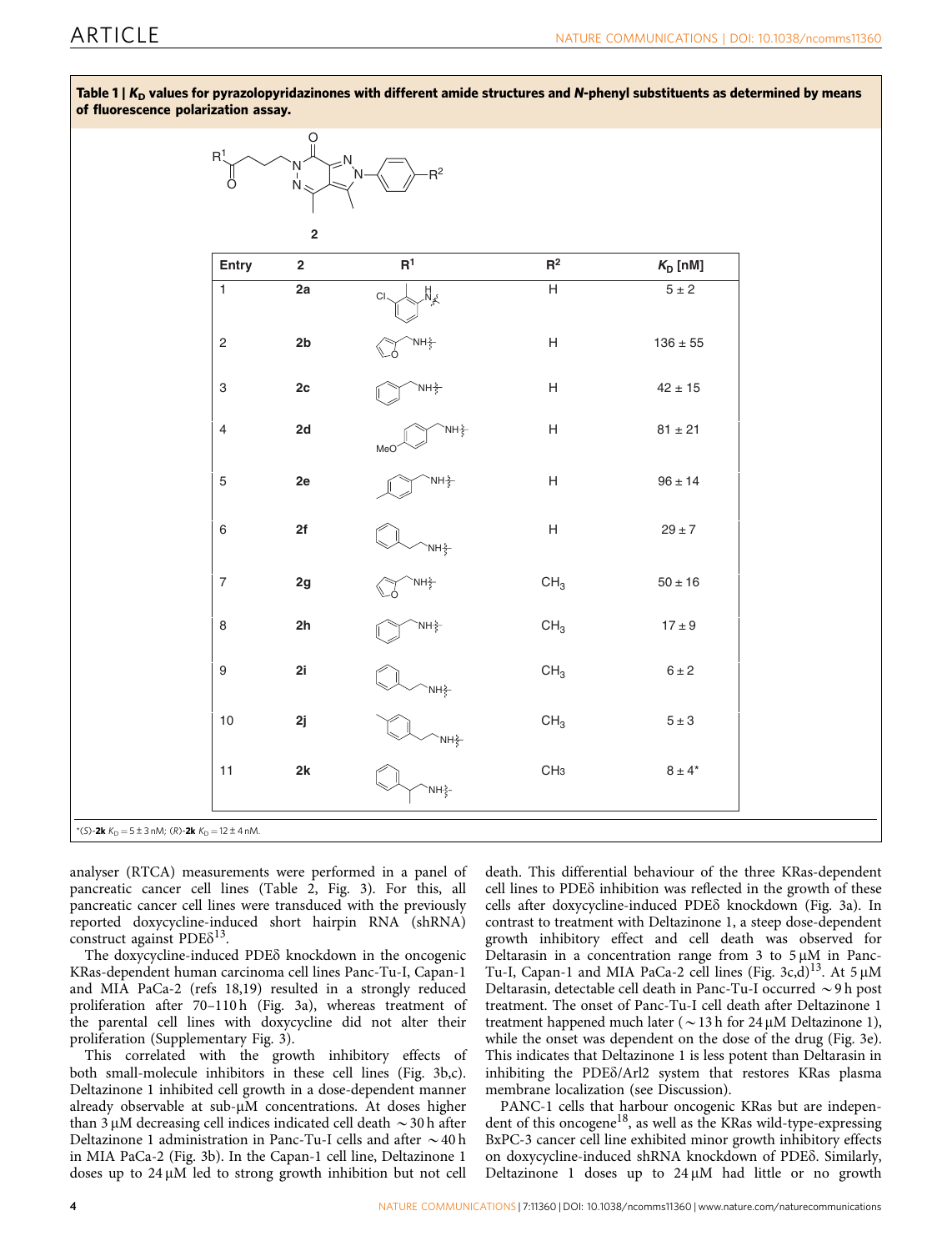

Figure 2 | In-cell measurement of the effect of Deltarasin or Deltazinone 1 on the interaction between Ras proteins and PDE<sub>o. Dose-response</sub> measured by the interacting fraction ( $\alpha$ ) of mCitrine-Rheb with mCherry-PDE $\delta$  for Deltazinone 1 (a) and Deltarasin (b) as determined by FLIM-FRET. The inhibitor concentration is indicated at the top of each image in nM. Right panels, fit of averaged dose-response ± s.e.m. of nine independent experiments to a binding model (see Methods) yielded an in-cell K<sub>D</sub> of 58 ± 17 nM for Deltazinone 1 (a) and 66 ± 5 nM for Deltarasin (b). Interacting fraction ( $\alpha$ ) of mCitrine-KRas with mCherry-PDE $\delta$  on 5 min treatment with 1µM Bryostatin-1 and subsequent addition of 5 µM Deltazinone 1 (c) or 5 µM Deltarasin after 5 min (d). First row: fluorescence intensity distribution of mCitrine-Rheb (a,b) or mCitrine-KRas (c,d); second row: fluorescence intensity distribution of mCherry-PDE $\delta$ ; third row: molar fraction  $\alpha$  (false colour coded) of interacting mCitrine-Rheb with mCherry-PDE $\delta$  (a,b) or mCitrine-KRas with mCherry-PDE $\delta$  (c,d). Scale bars, 10  $\mu$ m.

| Table 2   Overview of pancreatic cancer cell lines used<br>in this study including KRas mutation and oncogenic<br><b>KRas-dependence.</b> |                      |                                  |  |  |  |  |
|-------------------------------------------------------------------------------------------------------------------------------------------|----------------------|----------------------------------|--|--|--|--|
| <b>Cancer cell line</b>                                                                                                                   | <b>KRas mutation</b> | <b>Oncogenic KRas-dependence</b> |  |  |  |  |
| PANC-1                                                                                                                                    | G12D                 | $No^{18,19}$                     |  |  |  |  |
| BxPC3                                                                                                                                     | wt                   | $N0$ <sup>19</sup>               |  |  |  |  |
| Capan-1                                                                                                                                   | G12V                 | Yes <sup>18,19</sup>             |  |  |  |  |
| Panc-Tu-I/Pa-Tu-8902                                                                                                                      | G12V                 | $Yes^{18}$                       |  |  |  |  |
| MIA PaCa-2                                                                                                                                | G12C                 | Yes <sup>19</sup>                |  |  |  |  |

inhibitory effect on these cell lines (Fig. 3a,b). In contrast, Deltarasin concentrations above  $9 \mu M$  resulted in an abrupt change in the RTCA profiles indicating rapid cell death of the KRas-independent cancer cell lines (Fig. 3c). These results point at unspecific cytotoxicity of Deltarasin at concentrations above  $9 \mu$ M, which was not observed for Deltazinone 1 for concentrations up to  $24 \mu M$ . The RTCA measurements were corroborated by long-term time-lapse microscopy that showed cell death for oncogenic KRas-dependent Panc-Tu-I cells treated with  $5 \mu$ M Deltarasin or  $10 \mu$ M Deltazinone 1, but not for oncogenic KRas-independent PANC-1 cells (Supplementary Movies 1–6).

PDE $\delta$  inhibition decreases Ras-mediated signalling. MAPK and mTOR pathways, which regulate proliferation and growth, are regulated by activity of proteins from the Ras family (Ras and Rheb, respectively)<sup>15,20</sup>. To examine whether PDE<sup>8</sup> inhibition by Deltarasin and Deltazinone 1 downregulates the signal transduction via these pathways, we examined the phosphorylation of extracellular signal regulated kinase (Erk) and S6 Ribosomal Protein (S6P) in the oncogenic KRasdependent Panc-Tu-1 and KRas-independent PANC-1 cells. Following treatment with Deltarasin or Deltazinone 1 for 1 h, phosphorylation levels of Erk and S6P were determined before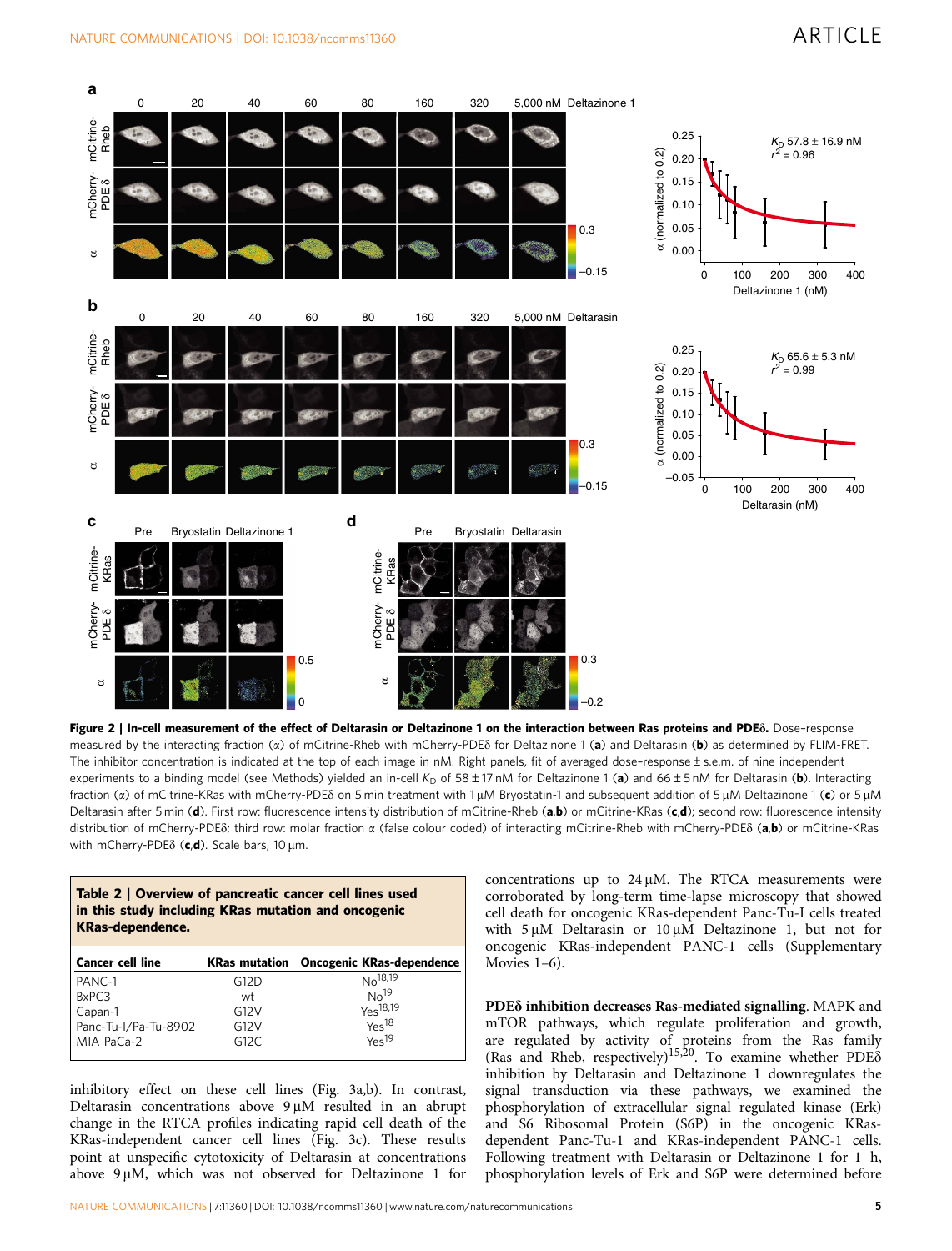

Figure 3 | Comparison of the RTCA growth profiles of pancreatic cancer cell lines after PDE<sub>0</sub> knockdown to PDE<sub>0</sub> inhibition by Deltazinone 1 or Deltarasin. The first column (a) shows the effects of doxycycline-induced PDE8 knockdown on cell proliferation. Cell indices were measured in the presence (red) or absence (black) of doxycycline. Doxycycline was added at the beginning of the measurement. The inset in each profile displays the respective PDE<sub>0</sub> protein levels determined by western blot in absence and presence of doxycycline after 72 h. The second (b) and third column (c) show dose-dependent effects of Deltazinone 1 and Deltarasin on cell proliferation, respectively. The small-molecule PDEd inhibitors were added at the indicated time points (arrow) and concentrations. The cell indices were normalized to the time of administration. Cell indices ± s.d. were measured in duplicates (Capan-1, MIA PaCa-2 and BxPC-3) or triplicates (Panc-Tu-I and PANC-1). (d) Deltazinone 1 or Deltarasin dose versus growth-rate ± s.d. as determined by the integrated area below the curve in the first 60 h after drug administration, normalized to the DMSO control. (e) Time interval between PDE<sub>8</sub> inhibitor administration and observed cell death in Panc-Tu-I cells. The mean intervals ± s.d. are depicted for each drug.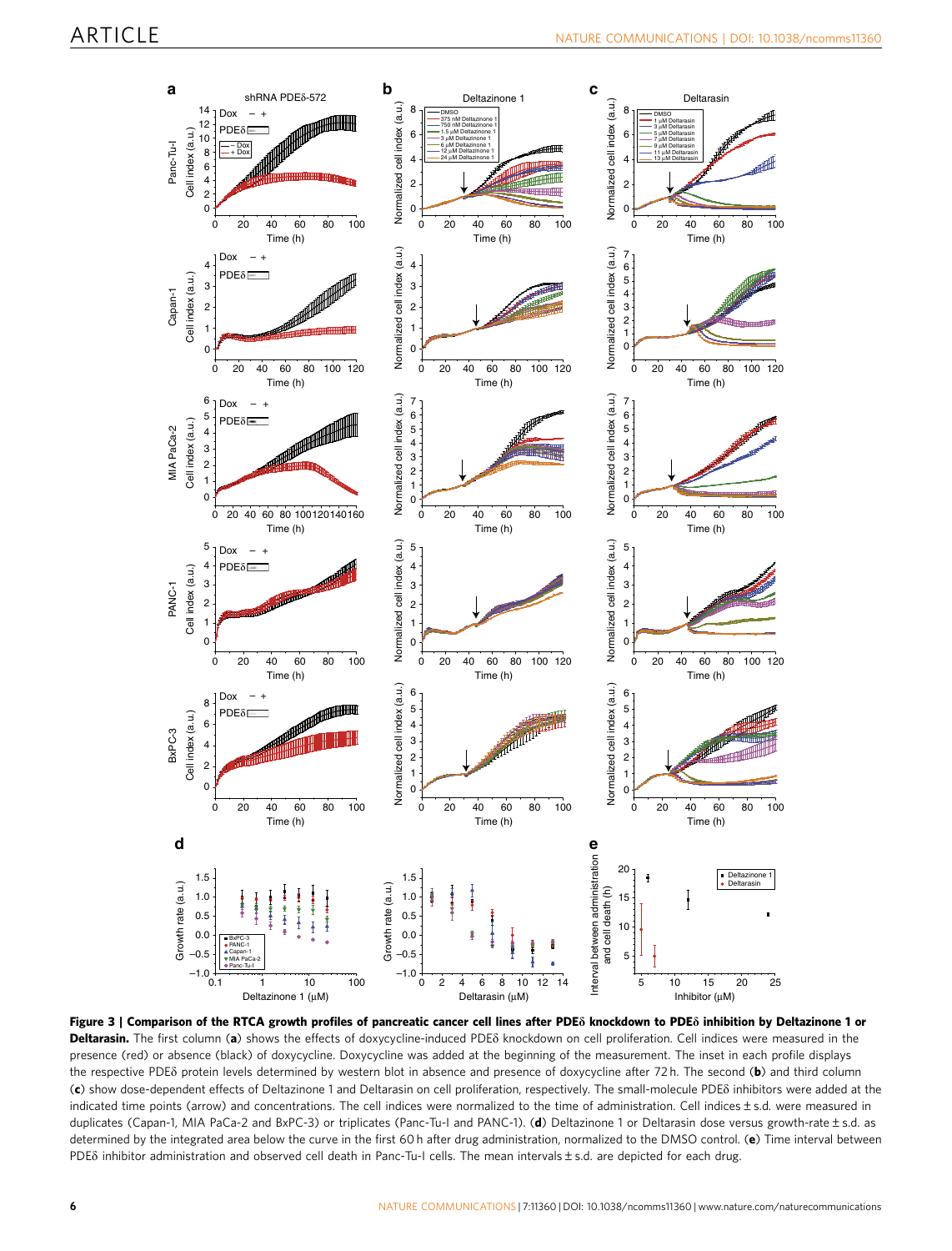

Figure 4 | Effects of Deltarasin and Deltazinone 1 on Erk and S6P phosphorylation in human pancreatic ductal adenocarcinoma cell lines. Western blot analysis of Erk and S6P phosphorylation in KRas-dependent Panc-Tu-I (a,c) and KRas-independent PANC-1 cells (b,d). (a,b) Serum-starved cells were treated with vehicle control (DMSO), 5 µM Deltarasin (DR) or 20 µM Deltazinone 1 (DZ1) for 1 h. Phosphorylation levels were compared between unstimulated ( – ) and stimulated cells with 200 ng ml  $^{-1}$  EGF for 5 min (5 min EGF). Left panels: representative western blots of six independent experiments for each cell line. From top to bottom row: phosphorylated Erk on Thr202 and Tyr204 (pErk), total level of Erk (tErk), phosphorylated S6P on Ser235 and Ser236 (pS6P), total level of S6P (tS6P) and loading control (a-Tubulin). Right bar graphs: quantification of pErk/tErk±s.e.m. (left) and pS6P/tS6P±s.e.m. (right) normalized to EGF-stimulated DMSO control (DMSO). (c,d) Long-term treatment (3, 5 and 8 h) of cells with 20 µM Deltazinone 1, after which cells were stimulated with 200 ng ml  $^{-1}$  EGF for 5 min. Quantification of pErk/tErk±s.e.m. (left) and pS6P/tS6P±s.e.m. (right) normalized to EGF-stimulated DMSO control (DMSO). ( – ) Represent phosphorylation levels in unstimulated, vehicle control-treated cells. Values were obtained by averaging three (Panc-Tu-I) and four (PANC-1) independent experiments. P values were determined by applying Student's unpaired t-test. P values > 0.4 are labelled as not significant (NS).

and after 5 min EGF stimulation by quantitative western blot analysis (Fig. 4). As previously reported<sup>13</sup>,  $5 \mu M$  Deltarasin reduced EGF-induced Erk phosphorylation in the KRasdependent Panc-Tu-I cells, but not in PANC-1 cells (Fig. 4a,b), while the EGF-induced S6P phosphorylation was reduced in both lines (Fig. 4a,b). In contrast,  $20 \mu M$  Deltazinone 1 administered for 1 h did not significantly affect Erk response to EGF in both cell lines, but reduced S6P phosphorylation in the KRas-dependent Panc-Tu-I cells (Fig. 4c). However, on longer incubation times  $(>3 h)$  with Deltazinone 1, EGF-induced Erk phosphorylation was reduced in Panc-Tu-I and S6P phosphorylation further decreased in a gradual manner, while PANC-1 cells, remained unaffected (Fig. 4c,d).

### **Discussion**

Deltarasin was the first small molecule effectively targeting the spatial organization of Ras by competing for the farnesyl-binding pocket of PDEd and thereby resulting in a reduced proliferation of oncogenic KRas-dependent pancreatic ductal adenocarcinoma cells<sup>13</sup>. Herein, we compared the newly developed PDE $\delta$  inhibitor Deltazinone 1 based on the pyrazolopyridazinone scaffold to the benzimidazole-based Deltarasin and the genetic knockdown of PDE<sub>8</sub>. Based on a crystal structure of pyrazolopyridazinone 2a and molecular modelling, Deltazinone 1 has a similar PDE $\delta$ -binding mode as previously described for Deltarasin<sup>13</sup>.

The oncogenic KRas-dependent cell lines, Panc-Tu-I, Capan-1 and MIA PaCa-2 (refs 18,19) exhibited reduced proliferation and even cell death after PDEd knockdown and inhibitor treatments. We observed a high correlation between the effects

of shRNA-mediated down-modulation and small-molecule inhibition of PDEd on the proliferation pattern of the pancreatic cancer cell lines. However, Deltarasin exhibited cytotoxic effects at concentrations above  $9 \mu M$  in all tested cell lines, causing a 'switch-like' proliferation to cell death response. This is likely due to unspecific binding of Deltarasin to other proteins (Supplementary Fig. 2 and Supplementary Table 1), since this general cytotoxicity was not observed after Deltazinone 1 administration or PDEd knockdown by shRNA. In contrast, Deltazinone 1 showed a more graded, dose-dependent inhibitory response on proliferation in oncogenic KRas-dependent cell lines and no general cytotoxicity could be observed at the concentrations tested.

Both Deltarasin and Deltazinone 1 exhibited an 'in-cell' measured  $K_D$  of  $\sim 60$  nM for PDE $\delta$ , whereas  $\mu$ M concentrations of the inhibitors were required to affect the proliferation of KRas-dependent pancreatic cancer cells. Part of the explanation is the strong electrostatic interaction of KRas with negatively charged membranes that results in a very slow entropic leakage from the  $PM^7$ . This means that  $PDE\delta$  needs to be completely inhibited to relocalize KRas to endomembranes, as even a small pool of uninhibited, free PDE<sub>o</sub> is sufficient to reinstate PM localization of KRas<sup>5</sup>.

The perinuclear localization of the Ras family protein Rheb depends solely on farnesylation as it lacks a second feature that will stabilize the interaction with membranes. For Rheb, the activity of the PDE<sub>o</sub>-Arl<sub>2</sub> 'pump' is essential for maintenance of its localization, as it counters the tendency of this protein to distribute on all endomembranes within the cell. Due to the higher off-rate of Rheb from membranes as compared with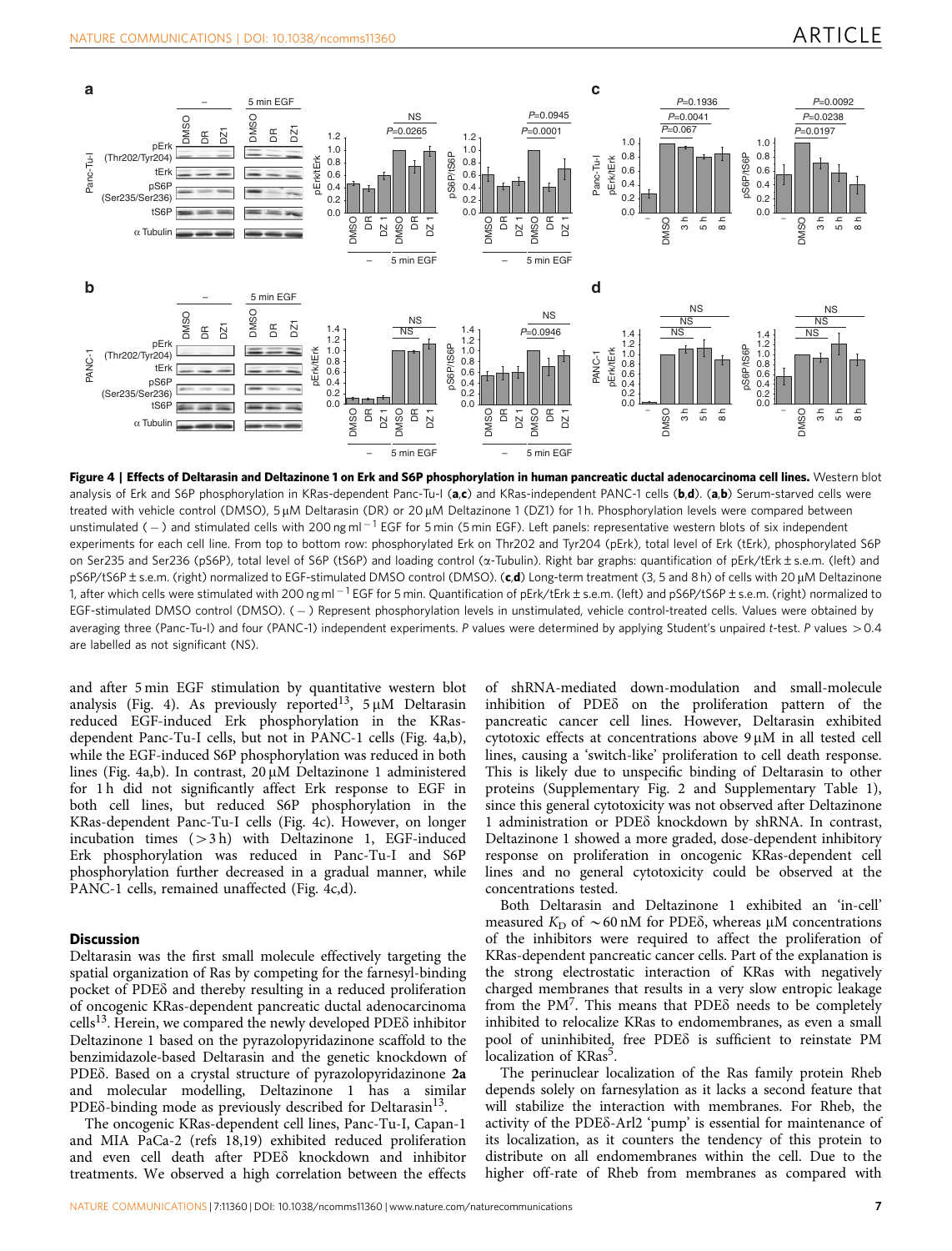KRas, even incomplete PDE $\delta$  inhibition will almost completely relocalize it to the extensive endomembrane surface across the whole cell<sup>5</sup>, leading to attenuation of mTOR activity, which is involved in regulation of cellular growth<sup>21</sup>. It is thus likely that at lower doses of the inhibitors, Rheb activity is impaired, whereas at saturating doses the activity of oncogenic KRas is affected.

This was reflected in Erk and S6P phosphorylation levels, as readouts of the Ras-regulated MAPK pathway and the Rhebregulated mTOR pathway, respectively. The effects of both inhibitors were prominent in suppressing S6P phosphorylation in KRas-dependent cell lines, even after short incubation times (1 h). However, significant effects on Erk phosphorylation could only be observed after longer incubation time of Deltazinone 1. Deltarasin was more efficient in downregulating Erk phosphorylation in the KRas-dependent cell line, Panc-Tu-I, indicating a tighter interaction with PDEd as compared with Deltazinone 1. We, however, measured similar affinities of both compounds for PDE $\delta$  ( $\sim$  60 nM), which points to a more efficient displacement of Deltazinone 1 from PDEd by Arl2 activity. This could lead to more available free PDEd at steady state that can reinstate KRas PM localization. This could explain why higher doses of Deltazinone 1 than Deltarasin are needed to affect oncogenic KRas signalling to counter the allosteric displacement activity of Arl2.

The herein presented new PDE<sub>o</sub> inhibitor chemotype caused specific cell death in KRas-dependent pancreatic cancer cell lines without exhibiting general cytotoxic effects for concentrations up to  $24 \mu$ M. Deltazinone 1 represents a more specific second chemotype of PDEd inhibitors and thereby resembles a noncytotoxic compound for future medicinal chemistry studies. However, we note that pharmacological characterization of Deltazinone 1 revealed that this compound is rapidly metabolized in mice (see the Supplementary Fig. 4 and Supplementary Tables 2 and 3) making it non-suitable for in vivo experiments. Our results show that a combination of biochemical screening and structure-guided design enables the development of a novel inhibitor class for PDEd with comparable potency but higher selectivity than the previously developed Deltarasin.

#### Methods

AlphaScreen. Screening based on Alpha technology was conducted in white, non-binding 1,536-well plates (Corning) in a final volume of 6 µl (ref. 13). For the screen, a mixture of  $His<sub>6</sub>$ -PDE $\delta$ , and biotinylated KRas-peptide (final concentrations 100 nM and 250 nM in HEPES 20 mM, 100 mM NaCl, 0.005% Chaps, pH 7.5) were added to the 1,536-well plates using a Multidrop Combi (Thermo Fisher Scientific) device. Compound solutions were directly added from 10 mM dimethylsulphoxide (DMSO) stock solutions to a final concentration of 10 mM using the acoustic dispenser Echo520 (Labcyte Inc.) and the resulting mixture was incubated for 30 min (for dose–response curves, compounds were tested at concentrations between 5 nM and 10 µM). Premixed Nickel Chelate Acceptor Beads and Streptavidin Donor Beads were added to a final concentration of  $10 \mu$ g ml<sup>-1</sup> using a Multidrop Combi (Thermo Fisher Scientific) device. The resulting mixture was incubated at  $4^{\circ}$ C overnight. Plates were read on a Paradigm reader (Molecular Devices, Alphascreen 1536 HTS detection cartridge, temperature 29-33 °C).

Displacement titrations for the determination of  $K_D$  values. Binding to PDE $\delta$ was validated and quantified by means of a displacement assay employing a fluorescent-tagged analogue of the HMG-CoA reductase inhibitor Atorvastatin (Lipitor), which has previously been shown to also bind to  $PDE\delta^{22}$ . The  $K_d$  values were determined by the fluorescence polarization competition-binding assay, which we developed before.

Crystallography. Inhibitor 2a was co-crystallized with PDEd by mixing a solution of 500 µM small molecule with an equimolar solution of PDE $\delta$  resulting in 1% DMSO as a final concentration. Crystals were obtained from a Qiagen PEGs suite (0.2 M calcium acetate, 20% (w/v) PEG 3350). For flash freezing, the crystals in liquid nitrogen, we used cryoprotectant solution containing the mother liquor components in addition to glycerol. X-rays data were collected at the X10SA beamline of the Suisse Light Source, Villigen. XDS programme was used for

processing the data. For solving the structures, molecular replacement was applied using the programme MolRep from the CCP4 software and PDEd without bound farnesyl group, from the complex PDEd-farnesylated Rheb complex (PDB 3T5G) as a search model. Further refinement of the model was performed using a combination of manual refinement (COOT programme) and the maximum likelihood restrained refinement (REFMAC5 programme). Final validation of the model using Ramachandran plot statistics showed none of the residues to be outliers (Supplementary Table 4).

Molecular modelling. Molecular modelling experiments were carried out with the Maestro 9.1 suite (Schrödinger). Both ligand and receptor flexibility were taken into account by using receptor docking (Glide) in combination with the protein structure prediction embedded in the programme Prime. Protein Preparation Wizard (Schrödinger Maestro suite) was used to prepare the PDE<sub>o</sub> co-crystal for the calculations. Previously obtained X-ray structures were used to define the active site. Water molecules were removed from the protein crystal structure, hydrogen atoms were added and resulting structure was refined by OPLS2005 force field. The minimization was ended when the RMSD reached 0.18 Å. Receptor Grid Preparation (Glide) was used to generate the protein grid that was subsequently utilized in docking experiments. The van der Waals radius scaling factor was set to 0.5 with a partial charge cutoff of 0.25. Arg61 was selected as a possible site for hydrogen bonding. In addition, docking runs were carried out using an additional hydrogen bond constraint with Tyr149. Ligand preparation for docking was carried out with LigPrep in Maestro 9.1 and the OPLS\_2005 force field. Epika was used to generate possible states at target pH  $7.0 \pm 4.0$ . Ligand-docking options in Glide were used for the first round of docking experiments. Under Setting, XP (extra precision), Dock flexibly, sample nitrogen inversions, sample ring conformation and Epik state penalties to docking score were selected, amide bonds were penalized for nonplanar conformation. Under the Ligands section, the Van der Waals radius scaling factor was set to 0.5 and the docking was set to match at least one out of two constraints. Several high-score binding poses were generated and co-crystallized compounds were re-docked and analysed in terms of overlay with the X-ray structure.

Cell lines and culture conditions. The identity of all cancer cell lines (a kind gift from Stephan Hahn, Bochum) were tested by STR-DNA typing. Regular tests for the presence of mycoplasma were negative. Cells were cultured in DMEM supplemented with 10% fetal calf serum, 1% non-essential amino acids (PAN-Biotech), 1% <sup>L</sup>-glutamine (PAN-Biotech). Cells were maintained in a humidified incubator with 5%  $CO<sub>2</sub>$  at 37 °C. For viral transduction, the packaging cell line HEK293T was seeded in 6 cm dishes and transfected next day with the vector pLKO-PDE6D-572 (ref. 13) using calcium phosphate precipitation. The following day, the supernatant was collected and used for viral transduction of the human pancreatic ductal adenocarcinoma cell lines. Selection with puromycine was done for all cell lines at a concentration between 0.4 and 1.0  $\mu$ g ml<sup>-1</sup> starting 1 day after transduction. Induction of the shRNA PDE6D-572 (ref. 13) expression was done with 200 ng ml<sup>-1</sup> doxycycline. For live-cell microscopy, cells were cultured in four-well Lab-Tek chambers slides (Thermo Scientific/NUNC). Transfections were carried out with Effectene (Qiagen) or Lipofectamine 2000 (Invitrogen).

Fluorescence lifetime imaging microscopy. Fluorescence lifetime images were acquired using a confocal laser-scanning microscope (FV1000, Olympus) equipped with a time-correlated single-photon counting module (LSM Upgrade Kit, Picoquant). For detection of the donor (mCitrine), the sample was excited using a 470-nm diode laser (LDH 470, Picoquant) at a 36-MHz repetition frequency. Fluorescence signal was collected through an oil immersion objective  $(x + 60/1.35)$ UPlanSApo, Olympus) and spectrally filtered using a narrow-band emission filter (HQ 525/15, Chroma). Photons were detected using a single-photon counting avalanche photodiode (PDM Series, MPD) and timed using a single-photon counting module (PicoHarp 300, Picoquant).

FLIM data analysis. Intensity thresholds were applied to segment the cells from the background fluorescence. Data were analysed via global analysis<sup>23</sup> to obtain images of the molar fraction  $(\alpha)$  of interacting mCitrine-Rheb with mCherry-PDE $\delta$ . Effects on  $\alpha$  of Deltazinone 1 and Deltarasin was monitored by FLIM acquisition through a sequential addition of the compounds, followed by incubation for 10 min. Dose–response relationships were determined by plotting obtained  $\alpha$  per addition, using equation:

$$
\alpha{=}A_0-\frac{A{\times}[{\rm X}]}{[{\rm X}]+K_{\rm D}}
$$

where  $A_0$  is  $\alpha$  in the absence of the inhibitor, A an asymptotic offset and [X] concentration of the inhibitor in the medium. The  $\alpha$  values before the inhibitor treatment were normalized to the value of 0.2.

Real time cell analysis. RTCA was performed using 16-well E-plates on the Dual Plate xCELLigence instrument (Roche Applied Science, Indianapolis, IN). This system measures a dimensionless parameter called cell index, which evaluates the